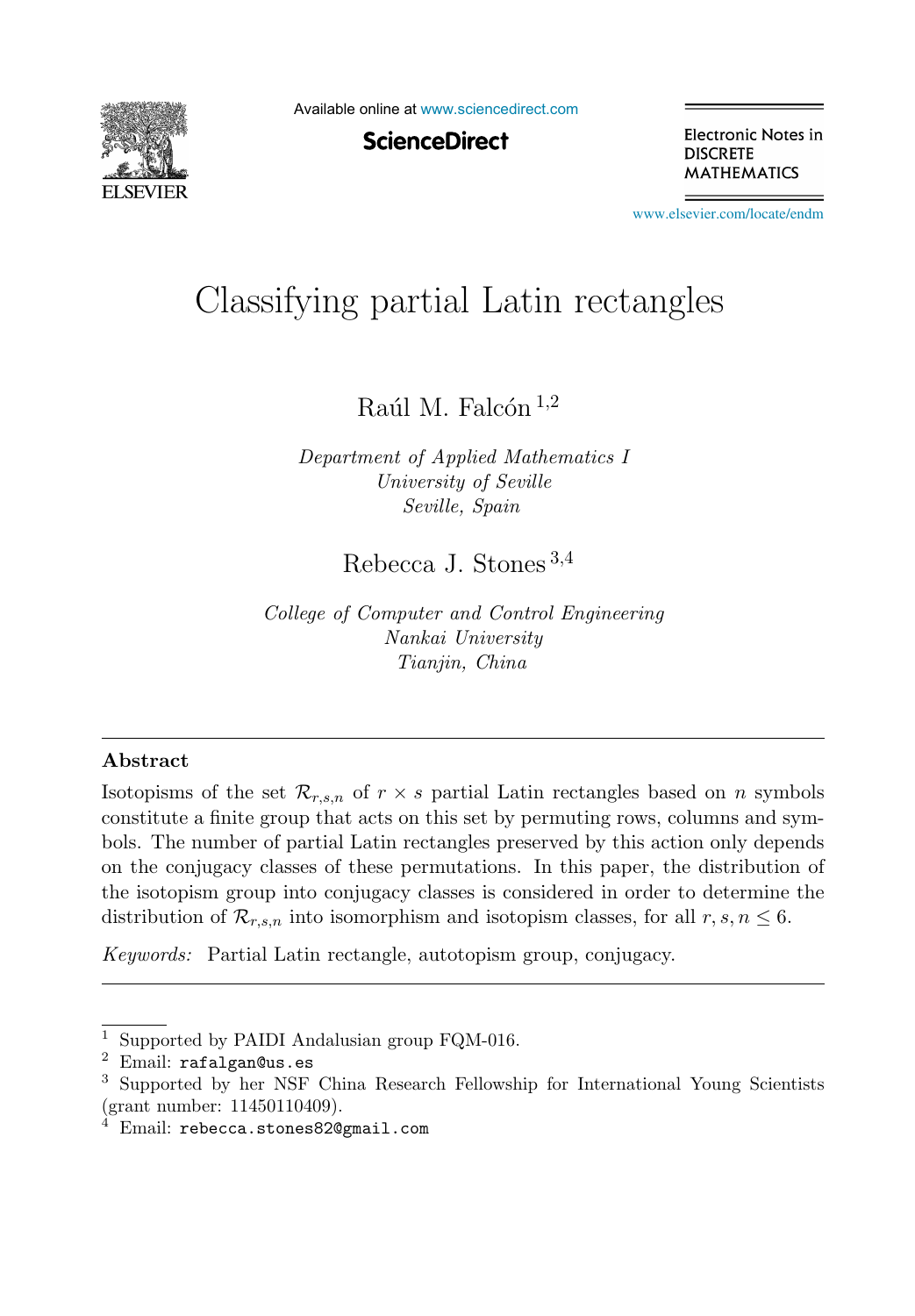# **1 Introduction**

An  $r \times s$  partial Latin rectangle based on a set of n symbols is an  $r \times s$  array  $P = (p_{ij})$  in which each cell is either empty or contains one element chosen from a set of n symbols, such that each symbol occurs at most once in each row and in each column. If  $r = s = n$ , then P is a partial Latin square of order n. Hereafter,  $[n] = \{1, \ldots, n\}$  is assumed to be this set of symbols and  $\mathcal{R}_{r,s,n}$ denotes the set of  $r \times s$  partial Latin rectangles based on [n]. The size of P is defined as the number of non-empty cells. Its orthogonal array representation is the set  $O(P) = \{(i, j, p_{ij}) \in [r] \times [s] \times [n]\}.$  If there does not exist empty cells and  $s = n$ , then P is a Latin rectangle (a Latin square if  $r = s = n$ ).

Let  $S_m$  denotes the symmetric group on m elements. The *isotopism group*  $S_r \times S_s \times S_n$  constitutes a finite group that acts on the set  $\mathcal{R}_{r,s,n}$  by permuting rows, columns and symbols. Let  $\Theta = (\alpha, \beta, \gamma) \in S_r \times S_s \times S_n$ . It is defined the *isotopic* partial Latin rectangle  $P^{\Theta}$  whose orthogonal array representation is  $O(P^{\Theta}) = \{(\alpha(i), \beta(j), \gamma(p_{i,j})) : (i, j, p_{ij}) \in O(P)\}.$  The triple  $\Theta$  is said to be an *isotopism* of  $\mathcal{R}_{r,s,n}$ . If  $r = s = n$  and  $\alpha = \beta = \gamma$ , then  $\Theta$  is an *isomorphism*. In this case, the symmetric group  $S_n$  is identified with the *isomorphism group* of  $\mathcal{R}_{n,n,n}$ . To be isotopic or isomorphic are equivalence relations among partial Latin rectangles. The stabilizer groups of a partial Latin rectangle by the respective actions of  $S_r \times S_s \times S_n$  and  $S_n$  constitute its autotopism and automorphism groups.

The enumeration and classification of partial Latin rectangles is an open question. Even though the number of Latin rectangles in  $\mathcal{R}_{r,n,n}$  is currently known [8] for all  $r, n \leq 11$ , the cardinality of the set  $\mathcal{R}_{r,s,n}$  is only known for  $r, s, n \leq 4$ , which was recently been obtained [3,4] by identifying this set with the affine variety defined by the zero-dimensional radical ideal of polynomials  $I_{r,s,n} = \langle x_{ijk}(x_{ijk}-1), x_{ijk}x_{i'jk}, x_{ijk}x_{ij'k}, x_{ijk}x_{ijk'} : i \in [r], j \in$  $[s], k \in [n], i' \in \{i+1, \ldots, r\}, j' \in \{j+1, \ldots, s\}, k' \in \{k+1, \ldots, n\} \rangle \subseteq$  $\mathbb{Z}/2\mathbb{Z}[x_{11},\ldots,x_{rsn}]$ . Particularly, every partial Latin rectangle  $P=(p_{ij})\in$  $\mathcal{R}_{r,s,n}$  is uniquely identified with a point  $(a_{111},\ldots,a_{rsn}) \in \{0,1\}^{rsn}$ , where  $a_{ijk} = 1$  if  $p_{ij} = k$  and 0, otherwise. The decomposition of the affine variety  $V(I_{r,s,n})$  into finitely many disjoint subsets, each of them being the zeros of a triangular system of polynomials equations, makes possible to determine in Section 2 the number of  $r \times s$  partial Latin rectangles based on n symbols, for all  $r, s, n \leq 6$ .

Even though the distribution of Latin squares into isomorphism and isotopism classes has been determined [7,9] for order up to 11, it is only known [1] the number of isotopism classes of those partial Latin squares  $P \in \mathcal{R}_{n,n,n}$  of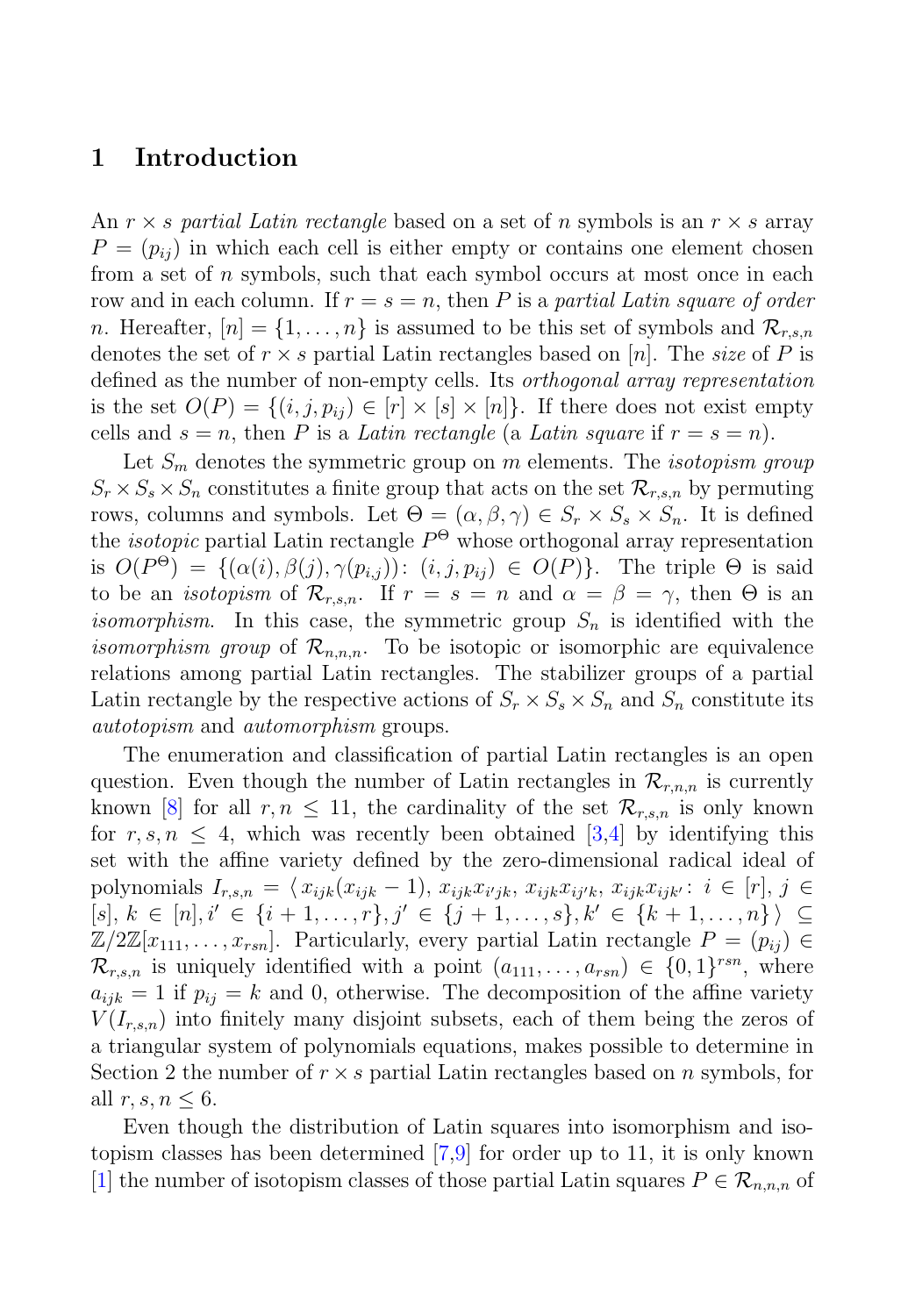order  $n \leq 6$  that are *critical sets*. This paper deals with the use of conjugacy classes of isotopisms together with Burnside's lemma in order to determine the distribution of  $r \times s$  partial Latin rectangles based on [n] into isomorphism and isotopism classes, for all  $r, s, n \leq 6$ .

# **2** Enumeration of  $\mathcal{R}_{r,s,n}$

Given a positive integer  $i \leq r$ , let  $I_{r,s,n}^{(i)}$  be the subideal in  $I_{r,s,n}$  related to the  $i^{\text{th}}$  row of an  $r \times s$  partial Latin rectangle based on [n], that is,  $I_{r,s,n}^{(i)} = \langle x_{ijk}^2 - x_{j}^2 \rangle$  $x_{ijk}, x_{ijk}x_{ij'k}, x_{ijk}x_{ijk'}: j, j' \leq s, k, k' \leq n, j < j', k < k' \rangle$ . Let  $\{J_{1,1}, \ldots, J_{1,t}\}$ be a finite set of subideals of  $I_{r,s,n}^{(1)}$  whose affine varieties constitute a partition of the affine variety of the ideal  $I_{r,s,n}^{(1)}$  and which are generated by the polynomials of t distinct triangular systems of polynomial equations. This finite set can be obtained by applying the algorithm of Moeller and Hillebrand [6,10]. Given  $l \leq t$  and  $i \in \{2,\ldots,r\}$ , let  $J_{i,l}$  be the subideal of  $I_{r,s,n}^{(i)}$  whose generators coincide with those of the subideal  $J_{1,l}$  after replacing the variable  $x_{1jk}$  by  $x_{ijk}$ , for all  $j \leq s$  and  $k \leq n$ . For each tuple  $(t_1, \ldots, t_r) \in [t]^r$ , let us define the ideal  $K_{t_1,...,t_r} = J_{1,t_1} + ... + J_{r,t_r} + J$ , where  $J = \langle x_{ijk} x_{i'jk}: i, i' \leq r, j \leq r \rangle$  $s, k \leq n, i \leq i'$ . The set of affine varieties  $\{V(K_{t_1,\ldots,t_r}) : (t_1,\ldots,t_r) \in [t]^r\}$ constitutes a partition of  $V(I_{r,s,n})$ , whose cardinalities have been explicitly obtained for all  $r, s, n \leq 6$  by means of the set of Gröbner bases and Hilbert functions of the corresponding ideals  $K_{t_1,\dots,t_r}$ . They coincide with the number of  $r \times s$  partial Latin rectangles based on [n] that are given in Table 1.

## **3 Distribution into isomorphism and isotopism classes**

This section deals with the distribution of  $r \times s$  partial Latin rectangles based on  $[n]$  into isomorphism and isotopism classes. Due to conjugacy of rows, columns and symbols, we focus on the case  $r \leq s \leq n$ . Let  $\mathcal{I}_n$  and  $\mathcal{I}_{r,s,n}$ denote, respectively, the sets of isomorphism and isotopism classes of  $\mathcal{R}_{r,s,n}$ and  $\mathcal{R}_{n,n,n}$ . The next result follows straightforward.

**Lemma 3.1** Let r, s and n be three positive integers. If  $rs \leq n$ , then  $|\mathfrak{I}_{r,s,n}| =$  $|\mathfrak{I}_{r,s,rs}|$ . Further, if  $s \leq n$ , then  $|\mathfrak{I}_{1,s,n}| = s+1$ .

Similarly to (partial) Latin squares  $[2,3,11]$ , the distribution of partial Latin rectangles into isotopism and isomorphism classes can be determined according to the conjugacy classes of  $S_r \times S_s \times S_n$ . In this regard, let  $\mathcal{R}_{\Theta}$ denote the set of  $r \times s$  partial Latin rectangles based on [n] that have an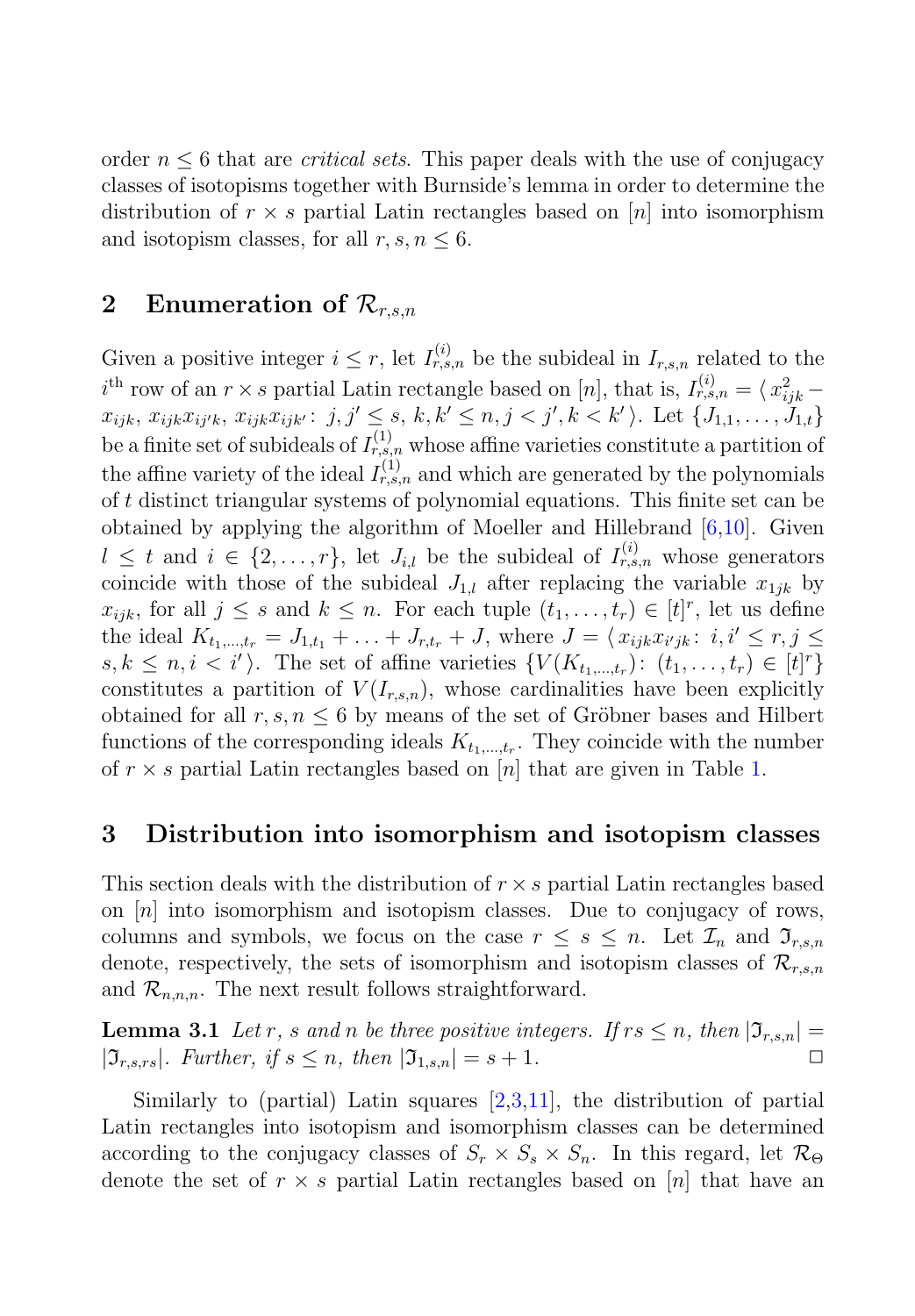| $\boldsymbol{r}$ | $\boldsymbol{s}$ | $\boldsymbol{n}$ | $ \mathcal{R}_{r,s,n} $ | $\boldsymbol{r}$ | $\boldsymbol{s}$ | $\boldsymbol{n}$ | $ {\cal R}_{r,s,n} $ | $\,r\,$          | $\boldsymbol{s}$ | $\boldsymbol{n}$ | $ {\cal R}_{r,s,n} $   |
|------------------|------------------|------------------|-------------------------|------------------|------------------|------------------|----------------------|------------------|------------------|------------------|------------------------|
| $\,1$            | $\mathbf{1}$     | 1                | $\overline{2}$          | $\mathbf{1}$     | 5                | 6                | 4051                 | 3                | 3                | 5                | 805366                 |
|                  |                  | $\overline{2}$   | 3                       |                  | 6                | 6                | 13327                |                  |                  | 6                | 4193269                |
|                  |                  | 3                | $\overline{4}$          | $\overline{2}$   | $\overline{2}$   | $\overline{2}$   | 35                   |                  | $\overline{4}$   | $\overline{4}$   | 2423521                |
|                  |                  | $\overline{4}$   | 5                       |                  |                  | 3                | 121                  |                  |                  | 5                | 33199561               |
|                  |                  | 5                | $\boldsymbol{6}$        |                  |                  | $\overline{4}$   | 325                  |                  |                  | 6                | 317651473              |
|                  |                  | 6                | $\overline{7}$          |                  |                  | 5                | 731                  |                  | 5                | 5                | 890442316              |
|                  | $\overline{2}$   | $\overline{2}$   | $\overline{7}$          |                  |                  | 6                | 1447                 |                  |                  | 6                | 15916515301            |
|                  |                  | 3                | 13                      |                  | 3                | 3                | 781                  |                  | 6                | 6                | 526905708889           |
|                  |                  | $\overline{4}$   | 21                      |                  |                  | 4                | 3601                 | $\overline{4}$   | $\overline{4}$   | $\overline{4}$   | 127545137              |
|                  |                  | 5                | 31                      |                  |                  | 5                | 12781                |                  |                  | 5                | 4146833121             |
|                  |                  | 6                | 43                      |                  |                  | 6                | 37273                |                  |                  | 6                | 87136329169            |
|                  | 3                | 3                | 34                      |                  | $\overline{4}$   | $\overline{4}$   | 28353                |                  | 5                | 5                | 313185347701           |
|                  |                  | $\overline{4}$   | 73                      |                  |                  | 5                | 162661               |                  |                  | 6                | 14554896138901         |
|                  |                  | 5                | 136                     |                  |                  | 6                | 720181               |                  | 6                | 6                | 1474670894380885       |
|                  |                  | 6                | 229                     |                  | 5                | 5                | 1502171              | 5                | 5                | 5                | 64170718937006         |
|                  | $\overline{4}$   | $\overline{4}$   | 209                     |                  |                  | 6                | 10291951             |                  |                  | $\sqrt{6}$       | 7687297409633551       |
|                  |                  | 5                | 501                     |                  | 6                | 6                | 108694843            |                  | $\,$ 6           | 6                | 2322817844850428851    |
|                  |                  | 6                | 1045                    | $\,$ 3 $\,$      | 3                | 3                | 11776                | $\boldsymbol{6}$ | $\boldsymbol{6}$ | 6                | 2027032853070203981647 |
|                  | 5                | 5                | 1546                    |                  |                  | $\overline{4}$   | 116425               |                  |                  |                  |                        |
|                  |                  |                  |                         |                  |                  |                  | Table 1              |                  |                  |                  |                        |

Number of  $r \times s$  partial Latin rectangles based on [n], for all  $r \leq s \leq n \leq 6$ .

isotopism  $\Theta \in S_r \times S_s \times S_n$  in its autotopism group. The next result holds.

**Lemma 3.2** Let  $\Theta_1$  and  $\Theta_2$  be two conjugate isotopisms in  $S_r \times S_s \times S_n$ . It is verified that  $|\mathcal{R}_{\Theta_1}| = |\mathcal{R}_{\Theta_2}|$ . Further, the set of isotopism classes of  $\mathcal{R}_{\Theta_1}$ coincides with that of  $\mathcal{R}_{\Theta_2}$ .

**Proof.** Let  $\Theta_3 \in S_r \times S_s \times S_n$  be such that  $\Theta_2 = \Theta_3 \Theta_1 \Theta_3^{-1}$ . The result follows straightforward from the fact that  $\mathcal{R}_{\Theta_2} = \{P^{\Theta_3} : P \in \mathcal{R}_{\Theta_1}\}.$ 

To be conjugate is an equivalence relation among isotopisms in which each conjugacy class is characterized by the common cycle structure of its elements. Recall that the cycle structure of a permutation  $\pi$  in the symmetric group  $S_m$  is defined as the expression  $z_{\pi} = m^{d_{m}^{\pi}} \dots 1^{d_{1}^{\pi}}$ , where  $d_{i}^{\pi}$  is the number of cycles of length i in the unique cycle decomposition of the permutation  $\pi$ . In practice, it is only written those terms  $i^{d_i^{\pi}}$  for which  $d_i^{\pi} > 0$ . The cycle structure of an isotopism  $(\alpha, \beta, \gamma) \in S_r \times S_s \times S_n$  is then defined as the triple  $(z_\alpha, z_\beta, z_\gamma)$  formed by the respective cycle structures of  $\alpha$ ,  $\beta$  and  $\gamma$ . Thus, for instance, the cycle structure of the isotopism  $((1234),(12)(3)(45),(12)(345)(6)) \in S_4 \times S_5 \times S_6$ is  $(4, 2^21, 321)$ . Let  $\mathcal{CS}_m$  denote the set of cycle structures of the symmetric group  $S_m$ . Given a cycle structure  $z \in \mathcal{CS}_m$ , let  $d_i^z$  denote the value of  $d_i^{\pi}$ for all permutation  $\pi \in S_m$  of cycle structure z. Similarly to the case of (partial) Latin squares [3,11], the next result describes the cycle structure of any isotopism of  $\mathcal{R}_{r,s,n}$ .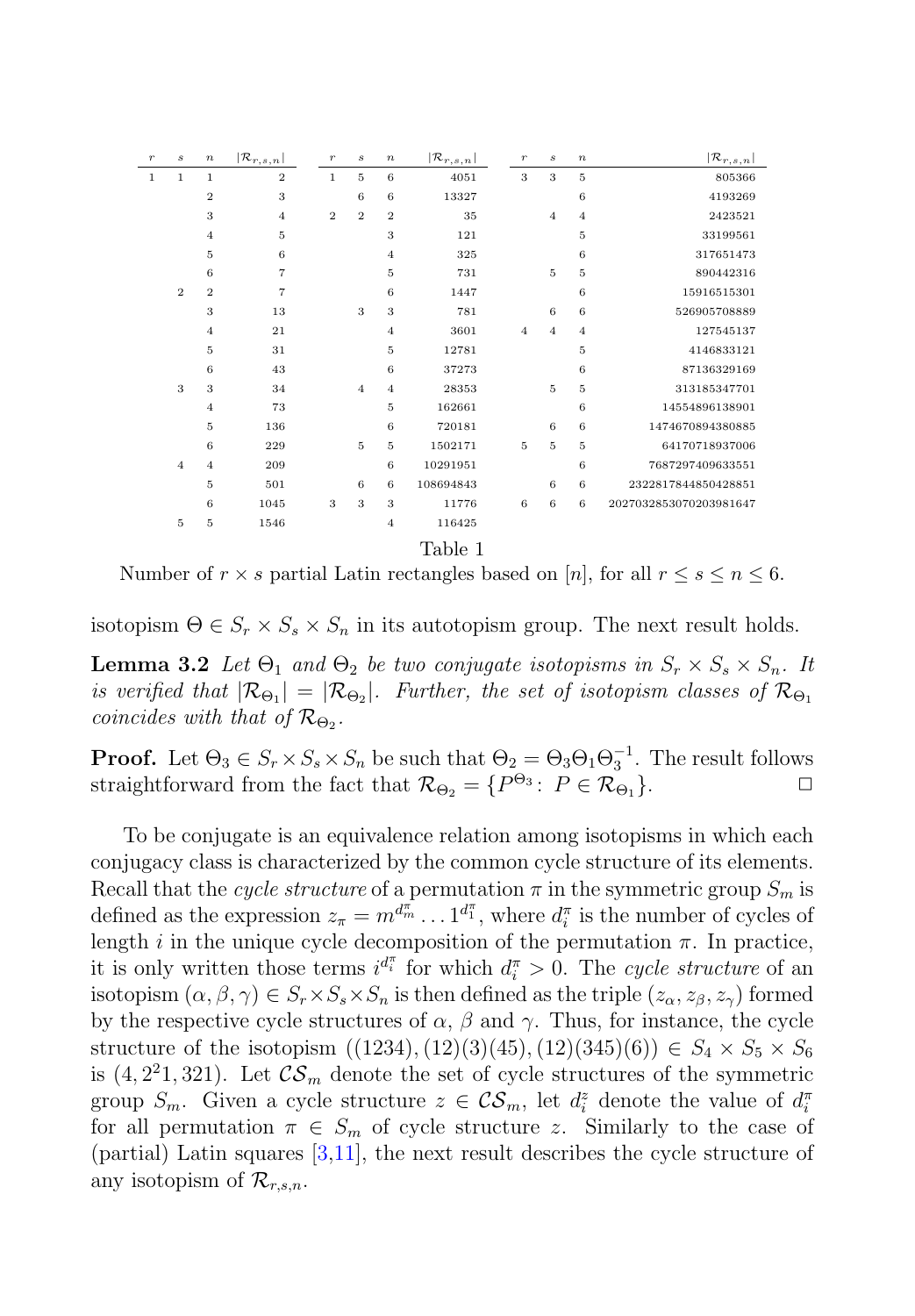**Lemma 3.3** A triple  $z = (z_1, z_2, z_3) \in \mathcal{CS}_r \times \mathcal{CS}_s \times \mathcal{CS}_n$  is the cycle structure of an isotopism of a non-empty  $r \times s$  partial Latin rectangle based on [n] if and only if there exists a triple  $(i, j, k) \in [r] \times [s] \times [n]$  such that  $\text{lcm}(i, j) = \text{lcm}(i, k) = \text{lcm}(i, j, k)$  and  $d^{z_1} \cdot d^{z_2} \cdot d^{z_3} > 0$  $\operatorname{lcm}(i,k) = \operatorname{lcm}(j,k) = \operatorname{lcm}(i,j,k)$  and  $d_i^{z_1} \cdot d_j^{z_2} \cdot d_k^{z_3} > 0$ .

Let  $\Delta(z_1, z_2, z_3)$  denote the cardinality of the set  $\mathcal{R}_{\Theta}$  for any isotopism  $\Theta$  of cycle structure  $(z_1, z_2, z_3) \in \mathcal{CS}_r \times \mathcal{CS}_s \times \mathcal{CS}_n$ . This can be used to determine the distribution of partial Latin rectangles into isotopism and isomorphism classes. Specifically, since the isotopism and the isomorphism groups are finite groups that acts on  $\mathcal{R}_{r,s,n}$  and  $\mathcal{R}_{n,n,n}$ , respectively, Burnside's lemma and the number of permutations with a given cycle structure involve:

$$
|\mathfrak{I}_{r,s,n}| = \sum_{\substack{\alpha \in S_r \\ \beta \in S_s \\ \gamma \in S_n}} \frac{\Delta(z_\alpha, z_\beta, z_\gamma)}{r! s! n!} = \sum_{\substack{z_1 \in \mathcal{C}S_r \\ z_2 \in \mathcal{C}S_s \\ z_3 \in \mathcal{C}S_n}} \frac{\Delta(z_1, z_2, z_3)}{\prod_{\substack{i \in [r] \\ j \in [s] \\ k \in [n]}} d_i^{z_1} d_j^{z_2} d_i^{z_3} d_i^{z_4} j^{d_j^{z_2}} k^{d_i^{z_3}}}
$$
(1)  

$$
|\mathcal{I}_n| = \sum_{\pi \in S_n} \frac{\Delta(z_\pi, z_\pi, z_\pi)}{n!} = \sum_{z \in \mathcal{C}S_n} \frac{\Delta(z, z, z)}{\prod_{i \in [n]} d_i^{z_i} d_i^{z_i}}.
$$
(2)

The next result shows how the set  $\mathcal{R}_{\Theta}$  and its cardinality can explicitly be determined by means of the affine variety defined by a zero-dimensional radical subideal of the ideal  $I_{rsn}$ .

**Theorem 3.4** Let  $\Theta = (\alpha, \beta, \gamma)$  be an isotopism of  $\mathcal{R}_{r,s,n}$ . The set  $\mathcal{R}_{\Theta}$  is identified with the affine variety defined by the ideal  $I_{\Theta} = I_{r,s,n} \cup \langle x_{ijk}$  $x_{\alpha(i)\beta(j)\gamma(k)}$ :  $i \in [r], j \in [s], k \in [n]$   $\subseteq \mathbb{Z}/2\mathbb{Z}[x_{111},...,x_{rsn}]$ . Further,  $\Delta(z_{\alpha},$  $z_{\beta}, z_{\gamma}$ ) =  $|\mathcal{R}_{\Theta}| = \dim_{\mathbb{Z}/2\mathbb{Z}}(\mathbb{Z}/2\mathbb{Z}[x_{111},...,x_{rsn}]/I_{\Theta}).$ 

**Proof.** Let  $(a_{111},...,a_{rsn}) \in \{0,1\}^{rsn}$  be a point of the affine variety defined by the ideal  $I_{\Theta}$ . Since it is a subideal of  $I_{r,s,n}$ , this point is uniquely related to the partial Latin rectangle  $P = (p_{ij}) \in \mathcal{R}_{r,s,n}$  such that  $p_{ij} = k$  if  $a_{ijk} = 1$ and Ø, otherwise. Further, the binomials  $x_{ijk} - x_{\alpha(i)\beta(j)\gamma(k)}$  that have been incorporated in the set of generators of the ideal  $I_{r,s,n}$  in order to define the new ideal  $I_{\Theta}$  involve our point to satisfy the identity  $a_{ijk} = a_{\alpha(i)\beta(j)\gamma(k)}$ , for all  $(i, j, k) \in [r] \times [s] \times [n]$ . This is equivalent to the identity  $p_{\alpha(i)\beta(j)} = \gamma(p_{ij})$ , for all  $(i, j) \in [r] \times [s]$  such that  $p_{ij} \in [n]$ . It involves the isotopism  $\Theta$  to be an autotopism of  $P$ . autotopism of  $P$ .

In order to determine the affine variety in Theorem 3.4, we implemented the procedure  $PLRT$  in SINGULAR  $[5]$ , which is available online on the URL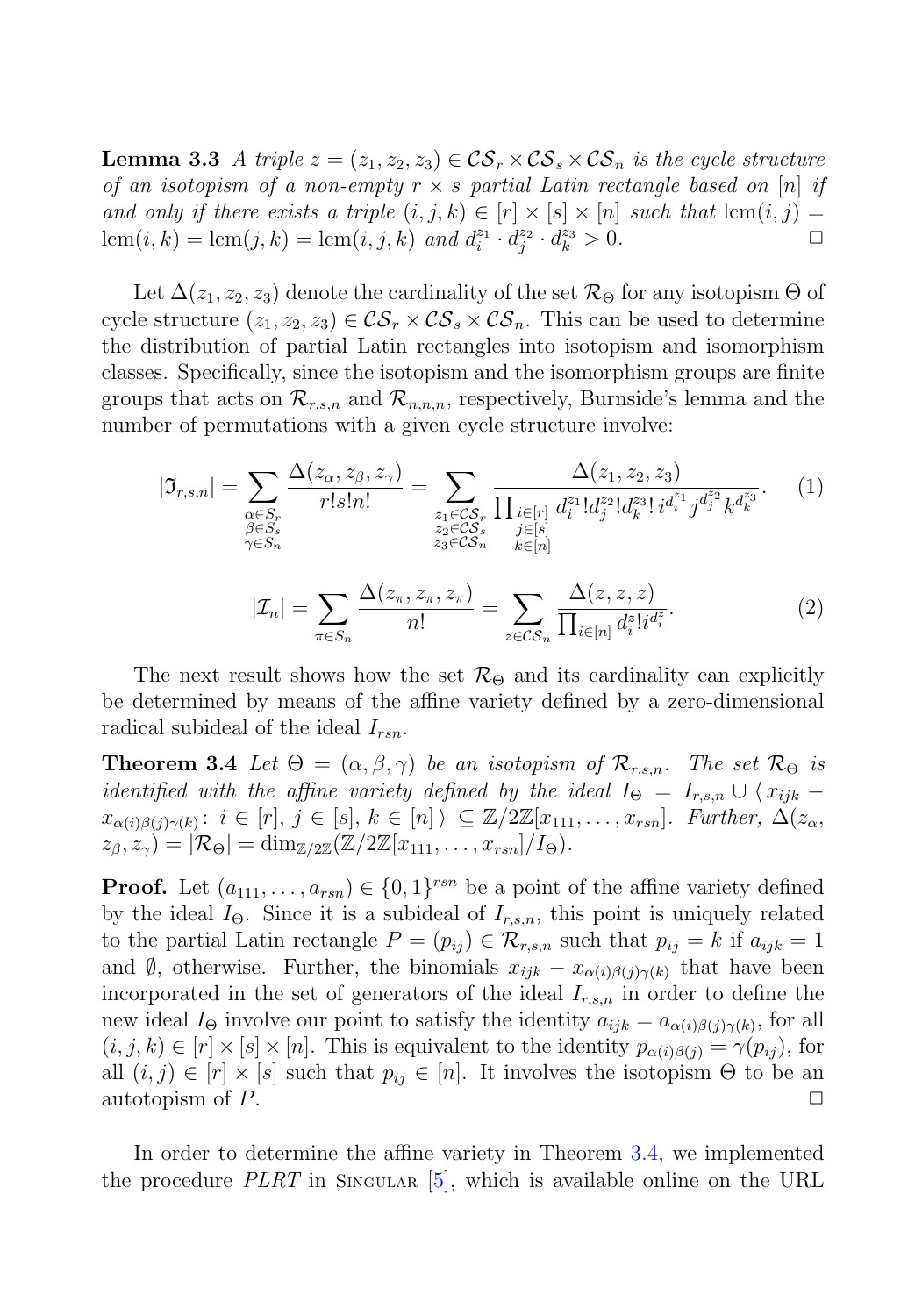http://www.personal.us.es/raufalgan/LS/pls.lib. This has been used to compute the values  $\Delta(z_1, z_2, z_3)$  for all  $(z_1, z_2, z_3) \in \mathcal{CS}_r \times \mathcal{CS}_s \times \mathcal{CS}_n$  satisfying the hypothesis of Lemma 3.3, being  $r, s, n \leq 6$ . Expressions (1) and (2) have then be applied to determine the distribution of  $\mathcal{R}_{r,s,n}$  into isomorphism and isotopism classes in Tables 2 and 3.



Table 2

Distribution of partial Latin squares into isomorphisms classes.

|         | r s    | $n\mid$        | $ \mathfrak{I}_{r,s,n} $ |   |                | r s n          | $ \mathfrak{I}_{r,s,n} $ |                |                | r s n          | $  \mathfrak{I}_{r,s,n}  $ |   | r s n |    | $ \mathfrak{I}_{r,s,n} $ |
|---------|--------|----------------|--------------------------|---|----------------|----------------|--------------------------|----------------|----------------|----------------|----------------------------|---|-------|----|--------------------------|
|         | $2\,2$ | $\overline{2}$ | 8                        | 2 | $\overline{4}$ | $\overline{4}$ | 54                       |                | 3 3            | 6              | 325                        | 4 |       | 46 | 218558                   |
|         |        | 3              | 10                       |   |                | 5              | 70                       |                | $\overline{4}$ | $\overline{4}$ | 839                        |   | 5     | 5  | 914969                   |
|         |        | $\overline{4}$ | 11                       |   |                | 6              | 78                       |                |                | 5              | 2227                       |   |       | 6  | 7074338                  |
|         |        | 5              | 11                       |   | 5              | -5             | 125                      |                |                | 6              | 3825                       |   | 6     | 6  | 118883849                |
|         |        | 6              | 11                       |   |                | 6              | 166                      |                | 5              | 5              | 11194                      |   | 5 5   | -5 | 37202840                 |
|         | 3      | 3              | 20                       |   | 6              | 6              | 292                      |                |                | 6              | 33299                      |   |       | 6  | 742190170                |
|         |        | $\overline{4}$ | 27                       |   | 3 3            | 3              | 81                       |                | 6              | 6              | 177892                     |   | 6     | 6  | 37349106398              |
|         |        | 5              | 29                       |   |                | $\overline{4}$ | 184                      | $\overline{4}$ | $\overline{4}$ | $\overline{4}$ | 9878                       | 6 | 6     | 6  | 5431010366322            |
|         |        | 6              | 30                       |   |                | 5              | 279                      |                |                | 5              | 61955                      |   |       |    |                          |
| 'able 3 |        |                |                          |   |                |                |                          |                |                |                |                            |   |       |    |                          |

Distribution of partial Latin rectangles into isotopism classes.

## **References**

- [1] Adams, P., R. Bean and A. Khodkar, *A census of critical sets in the Latin squares of order at most six*, Ars Comb. **68** (2003), 203–223.
- [2] Falc´on, R. M., *Cycle structures of autotopisms of the Latin squares of order up to 11*, Ars Comb. **103** (2012), 239–256.
- [3] Falcón, R. M., *The set of autotopisms of partial Latin squares*, Discrete Math. **313** (2013), 1150–1161.
- [4] Falc´on, R. M., *Enumeration and classification of self-orthogonal partial Latin rectangles by using the polynomial method*, European J. Combin. **48** (2015), 215–223.